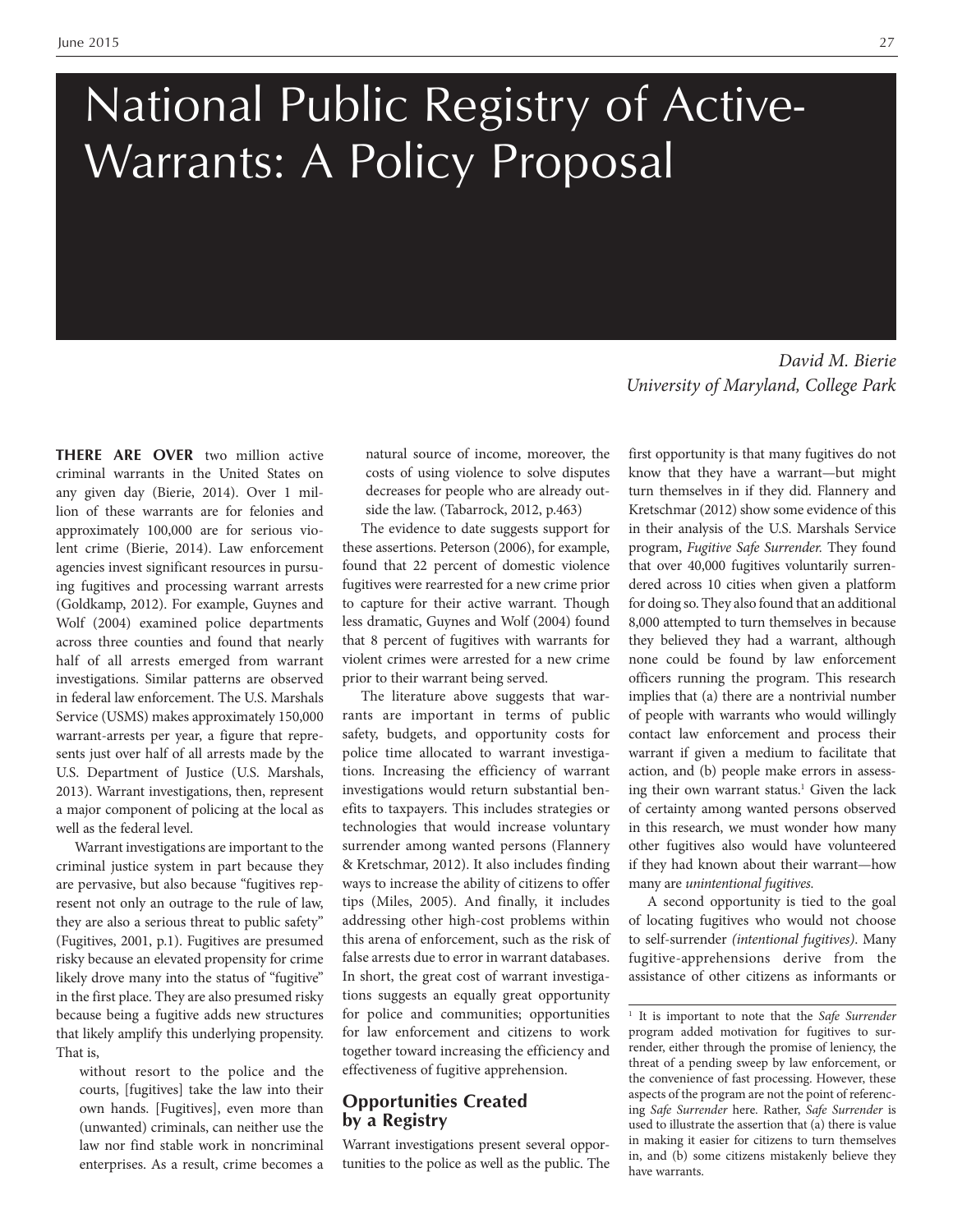witnesses: people interviewed by police who offer tips (Miles, 2005). In many cases, fugitives live under their true identity and interact with people who know them (Goffman, 2009). That is, "fugitives often need some connection to the life they had prior to their warrant—few can truly disappear to seek a new life wholly unconnected with their prior one" (Bierie & Detar, 2014, p.18). There are often opportunities, then, for citizens to turn a fugitive in. However, there is often no way for people to realize they are associating with a fugitive; that information is usually hidden from public view. Thus, citizens who could otherwise proactively contact police are not given the chance and police must instead employ alternative and inherently more costly investigative techniques in order to locate the same fugitive.

A third opportunity with fugitive investigations is tied to inaccurate or outdated information in warrant databases. The National Criminal Information Center (NCIC) is the central transactional data system that tracks the nation's warrants. All police agencies can enter their warrants in the system and check the system to identify whether a given individual has a warrant. It is likely that some active warrants are in the system but are associated with the wrong identity. It is also possible for an old warrant to remain active when it previously should have been cleared out of the system. Either case can lead to a false arrest (Holt, 1993).

There is no comprehensive research showing how often false arrests occur nationally. However, an internal audit of one year's worth of arrests in Chicago found that 155 out of approximately 30,000 arrests made were confirmed false arrests due to clerical errors in the warrant system in 1992 (Holt, 1993). This error rate was similar to that derived from an earlier audit, which found 1,271 erroneous warrants in Chicago out of 125,000 reviewed during 1991 (Holt, 1993). A similar analysis of arrests in Denver found approximately 500 false arrests due to erroneous warrants between 2002 and 2009 (Frosch, 2012). Although these mistakes only occurred in a fraction of all warrant arrests, the costs were likely enormous for citizens affected. And the costs are also potentially enormous for law enforcement agencies that may be held liable for a false arrest and ordered to pay substantively large fines (Holt, 1993).

## **National and Public**  *Active-***Warrants Registry**

Creating a national public registry of active warrants (NPRAW) would likely assist law enforcement and communities in pursuit of these three opportunities presented by fugitive investigations. First, citizens could more easily identify situations in which they could offer tips. This might come from providing various search features (e.g., allowing a citizen to search for wanted people from their geographical area, or a specific name of an individual). To this end, a NPRAW might be created in a similar fashion to the National Sex Offender Public Website.<sup>2</sup> However, a NPRAW might include additional features as well. For example, perhaps citizen motivation could be enhanced by identifying cases in which a reward was offered. Or citizen safety could be enhanced by denoting risk to the public (e.g., fugitive is armed and dangerous; fugitive is a sexual predator).<sup>3</sup> And finally, it could ease reporting for citizens by providing potential informants with instruction as well as actionable options. If a citizen has seen someone he or she knows and wishes to alert police, then a registry could provide contact information for the police department or an on-line tip submission system (Rosenbaum, Lurigio, & Lvrakas, 1989). It is unclear how many citizens would actively assist police, of course. But research has consistently shown that programs that alert the public to specific crimes or offenders generate significantly higher rates of closure through tips by the public (Miles, 2005; Rosenbaum et al., 1989). The value is likely to be far from trivial.

Second, citizens could use this system to monitor their own status.<sup>4</sup> If the warrant was

3 For an example of this type of system, but limited to warrants from a single agency, see: http://www. fbi.gov/wanted/wanted\_by\_the\_fbi/@@search-fbipe rsons?CustomSearchableText=&form.button.search =&getPossibleCountries=JPN&mileage=&zipcode=

4 It is possible that law enforcement would want some warrants to remain undisclosed, and so this functionality would be a necessary feature as well.

legitimate, then they could obtain step-by-step instructions for contacting police and coordinating surrender. Warrant investigations would benefit because this process could clear out the pool of unintentional-fugitives from warrant investigation caseloads. Law enforcement could then focus resources that would have been used to track down such unintentional-fugitives on those who were actually on the run. This would result in more efficient use of resources and also, by definition, higher warrant clearance rates.

Encouraging more voluntary surrender would lead to increased efficiency beyond police agencies. Arrestees could transport themselves to the court (or jail) to deal with processing rather than invoking the costs associated with a field arrest and police transport. Presumably, a jail or court could schedule a time for the fugitive's arrival to maximize turnaround speed with respect to court appearance. This would reduce the number of jail beds used and other resources needed for fugitives arrested in the field. For example, many warrant arrests that occur in the evening or on a weekend require the arrestee to be housed in the jail overnight or for several days before a weekday court appearance. To the degree that some of these warrant arrests would have resulted in an immediate release after a court hearing, facilitating a fugitive-surrender operation would save local jail space and associated costs. These benefits could represent meaningful direct and indirect saving to local agencies (Flannery & Kretschmar, 2012).

Encouraging self-surrender also has the potential to reduce intrusion on the lives of offenders, their families, and their communities. As noted above, arrests can be costly for offenders and their families. An arrest can set off a cascade of problems such as losing wages, losing jobs, disrupting family obligations (such as the provision of child care by the arrestee), and traumatizing children who witness a family member arrested. These costs may be less likely to emerge if the warrant closure can be timed to eliminate the public display of an arrest—by avoiding the arrest of a fugitive at a place of work, in a car full of children, or in front of neighbors. Certainly, avoiding some collateral costs of an arrest will not always be possible. Those with serious crime warrants may need to be held in custody regardless of self-surrender and for that reason experience job loss or other costs. But the majority of warrants are for nonviolent (Bierie, 2014) or traffic offenses (Guynes &

<sup>2</sup> The National Sex Offender Public Website (NSOPW) is an on-line searchable and national list of all registered sex offenders. It tracks real-time data, includes geographic and other search criteria, and also displays photographs and crime information to the public. The NSOPW tracks just fewer than 1 million sex offenders by linking to state and local registry data systems. As such, the structure of the data and delivery system, size records, and quality of information on a National Registry of Active Warrants could likely be comparable to the NSOPW. The website is operated by the U.S. Department of Justice's SMART office and can be found at: http://www.nsopw.gov/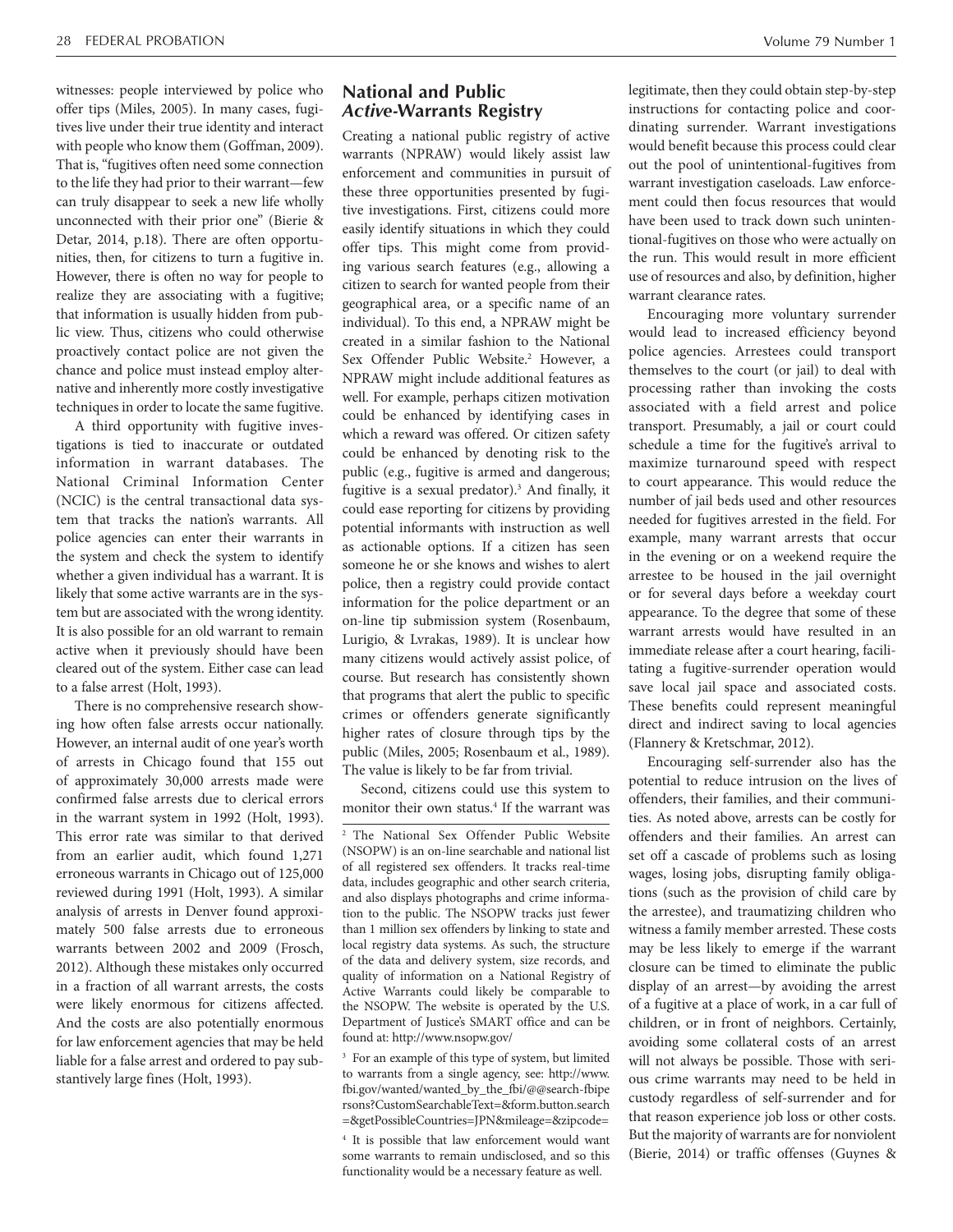Wold, 2004). It is likely that the majority of fugitives who self-surrender would indeed reap these benefits.

Third, a NPRAW would likely reduce personal and social costs associated with a special problem in the context of warrants: people who believe they have a warrant but do not. Flannery and Kretschmar (2012) found that approximately 8,000 people who arrived to voluntarily process their warrants during *Safe Surrender* events had no warrant—nearly 20 percent of the population arriving for the program. Likewise, ethnographic work suggests many people living in areas of concentrated disadvantage are unsure of their warrant status, and so default to a life "on the run" just in case they are wanted. The costs to these offenders, their families, and their communities may have been large regardless. Goffman (2014) describes the many changes appearing in the lives of young men who believe they *may* have warrants:

He does not show up at the hospital when his child is born, nor does he seek medical help when he is badly beaten. He doesn't seek formal employment. He doesn't attend the funerals of close friends or visit them in prison. He avoids calling police when harmed or using courts to settle disputes. (Goffman, 2014, p.52).

For example, she describes a young man afraid of appearing for a child custody hearing—desperate to gain access to his child, but worried he *may* have warrants and afraid of the trauma his young son would experience seeing his father arrested and hauled from court.

Taken to a national scale, we must wonder how many people have changed their lives through a mistaken belief they were wanted. How many worked in under-thetable employment rather than accepting higher-paying on-the-record jobs? How many avoided volunteering or otherwise altered their behavior in order to avoid background checks or contact with police? How many were victims of crime but did not report for fear they themselves would be arrested when police arrived? What is the cost to citizens, their families, and their communities when they hold an erroneous belief that they are living on the run? Some of these costs can be reduced by providing a comprehensive and easy-to-access registry of active-warrants.

Fourth, a NPRAW could allow citizens to alert police to a mistake in the warrant system and perhaps even obtain access to step-by-step instructions for rectifying that mistake. Some of the citizens who would benefit are those that have never had a warrant (pure mistaken identity). Others are citizens who may once have had a warrant that should have been closed previously. It remains unclear whether false arrests due to warrant-errors are frequent and how often they invoke meaningful harm to citizens. Yet, if 500 false arrests have been documented in Denver, and several hundred more in Chicago, one must wonder how many thousands of false arrests occur at the national level. And equally important, we must wonder whether any level of trauma to these citizens is acceptable if a system or strategy can be created relatively easily to prevent or reduce it.

Importantly, the benefits of preventing mistaken arrests are not limited to the experience of citizens and their families. Reducing these events could reduce liability for individual police agencies, such as the costs of litigation and compensation for errors. It may do so through limiting the number of errors in the system as well as placing a plausible sense of responsibility on citizens to identify and address errors. It is important to note that these arguments should not be considered a negation of responsibility for police to audit their records and processes to reduce error. They should do so. And perhaps embracing the public as auditors, and the transparency of data that is implied, will serve as additional motivation for police to do so. Regardless, reducing the number of false arrests implies a reduction in the myriad ways that arrest can damage a person, their family, police budgets, and the legitimacy of police in that community.

#### **Challenges to Implementation**

The technical aspects of producing a national registry of active-warrants are achievable. The data already exist in a single master file maintained by the U.S. Department of Justice (Bierie, 2014). Referred to as the *Wanted Persons* file, this dataset is maintained by the Federal Bureau of Investigation's Criminal Justice Information Services (CJIS) Division and is the same master file that law enforcement access throughout the nation via National Criminal Information Center (NCIC) terminals. The dataset contains columns of data representing pertinent information about wanted persons, their charges, special risks posed (e.g., armed and dangerous), and the agency requesting the arrest, such as the agency name, location, and contact information (Bierie, 2014). The costs and time needed to supply data for a national public registry would likely be similar to those for

the National Sex Offender Public Website.<sup>5</sup> However, there are likely several important legal and technological challenges to consider.

### **Challenges to a National and Public Registry of Active Warrants**

Although creating a registry would be technically feasible, there are important legal questions that must be addressed before doing so. First, would the creation of a national active-warrants registry violate the privacy of fugitives? Is information on active warrants protected from public dissemination, similar to criminal history data? The distinction between warrants and criminal history, which is more protected, is critical. Law enforcement and the public have the right to know and disseminate warrant information. It is for this reason that many law enforcement entities in the U.S. already display active-warrant details on television and websites, and in newspaper ads. Many state, county, and city websites display photos and other information about wanted persons from their jurisdictions. The same is true of federal law enforcement as well. The U.S. Marshals Service posts pictures, personal information, and crime details of wanted persons in local newspapers to solicit tips and maintains a public website displaying most wanted fugitives. The same is true of other U.S. Department of Justice entities (e.g., Federal Bureau of Investigation, Alcohol Tobacco & Firearms, Drug Enforcement Agency). Likewise, the Department of Defense, Department of State, Interpol, and myriad other federal entities all maintain publicly available online displays of fugitives. In fact, displaying information on wanted persons in public has been a tactic by law enforcement consistently for more than 200 years in the U.S. (Fifer & Kidston, 2003). Importantly, however, these city, county, state, and federal agencies have generally only displayed the 10 or so "Most Wanted" fugitives in their particular jurisdiction rather than the universe of wanted persons. Few, if any, of the modern online systems are comprehensive, linked together, consistently designed, or searchable.

A second challenge to the creation of a registry is likely to be a concern over harm.

<sup>&</sup>lt;sup>5</sup> The cost to maintaining a national registry of warrants would likely be similar to the cost of the NSOPW, which is operated by a private vendor managed by the U.S. Department of Justice's Sex Offender Sentencing, Monitoring, Apprehending, Registering and Tracking (SMART) office. That cost is budgeted for up to \$500,000 per year: http://www. ojp.usdoj.gov/smart/pdfs/SMARTFY13nsopw.pdf.